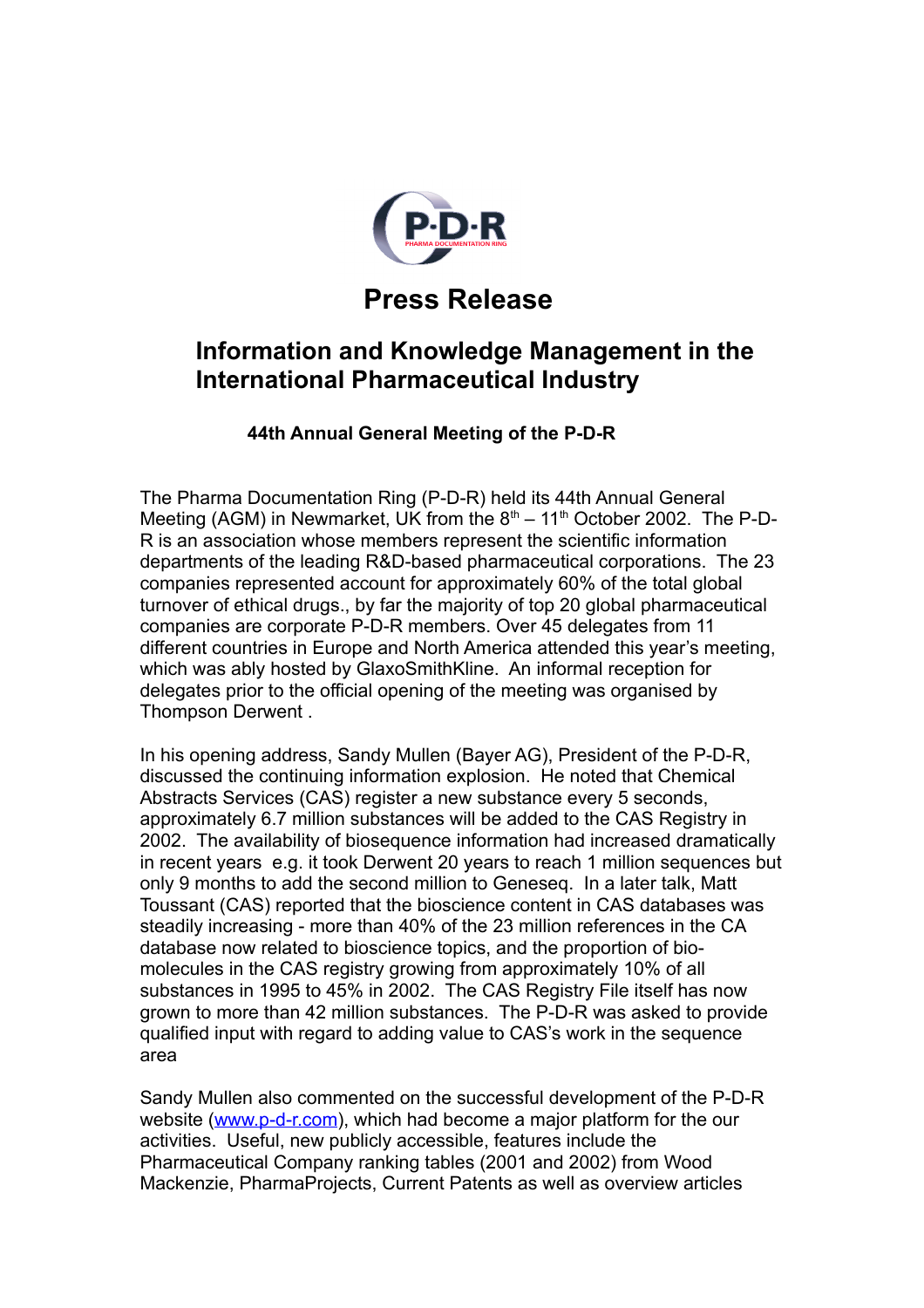from Pharma Marketletter. In addition, a new daily webspider service from Reg123 is available , reporting on the very latest press releases from the P-D-R member websites. Additional functionality and content had also been added to the 'members only' area of the website.

Four strategic topics of particular interest to the P-D-R representatives were discussed in two parallel streams

- Measuring what we are doing
- Data and Text Mining
- Marketing Information Services
- Database Futures

These more practical, pragmatic sessions proved particularly popular, there being a healthy and open discussion amongst delegates on the issues faced, the different approaches that had been tried in member Companies, and an indication as to what had worked well and what had not.

During the 'Measuring what we are doing' session, Peter Shepherd, an external speaker from Elsevier Science and the manager of the Counter Project, presented a progress report on this project, which involves the collection and reporting of statistics on the use of scientific, technical and medical electronic journals. He advised that information managers in the private and public sectors were actively involved in the specification of the statistical parameters that would assist them to gain an improved understanding of how electronic journals were being used in their organisations. This information will assist the information managers to provide the electronic journal services that will deliver most value to their organisations. This was followed by two presentations by P-D-R company delegates on the results of internal quantitative studies on the use of information within their own organisations.

This useful sharing of non-confidential information, one of the most important aspects of P-D-R Meetings, enabled delegates to take away some new and creative ideas on how to analyse as well as promote their information and KM activities within their organisations.

Data and text mining of patents and the scientific literature continues to be an area of strong interest to P-D-R Companies and recent reports suggest that this software sector will grow to a \$3 billion business by 2003. The market place is still relatively immature with more than 200 vendors providing a wide range of offerings. The P-D-R will conduct a more detailed study into data and text mining, together with classification and taxonomy tools during the coming year, probably being the topic of a special P-D-R Meeting in the Spring of 2003

In the company reports sessions, the content of which is an excellent basis for informal benchmarking, it was very apparent that several companies continue to undergo major internal restructuring as a result of further merger and acquisition activity in this very active industry sector. The larger companies